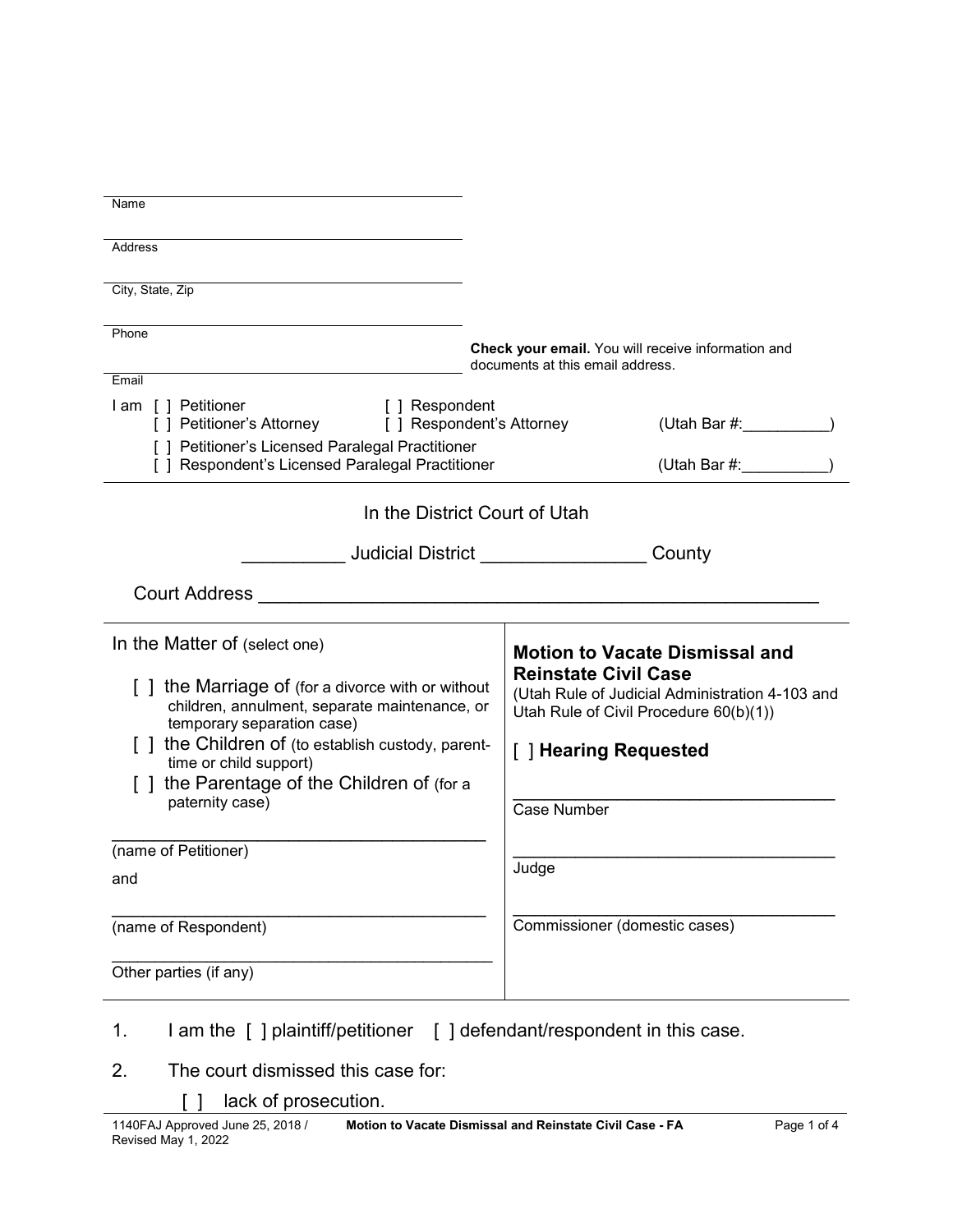- [ ] failure to serve within 120 days of filing.
- [ ] failure to pay the filing fee.
- $\begin{bmatrix} \ \ \end{bmatrix}$  other (describe)
- 3. I ask the court to vacate the dismissal and reinstate the case based on mistake, inadvertence, surprise, or excusable neglect.
- 4. I ask for this order because: (Explain. Attach additional sheets if needed. Utah Rule of Civil Procedure 60(b)(1))

- 5. I am making this motion within 90 days of the dismissal.
- 6. **[ ] I request a hearing.** 
	- [ ] I do not request a hearing.
- 7. [ ] I have attached the following documents in support of this motion:

### **Plaintiff/Petitioner or Defendant/Respondent**

I declare under criminal penalty under the law of Utah that everything stated in this document is true.

| Signed at                                               |                                                                       | (city, and state or country). |
|---------------------------------------------------------|-----------------------------------------------------------------------|-------------------------------|
| Date                                                    | Signature $\blacktriangleright$                                       |                               |
|                                                         | <b>Printed Name</b>                                                   |                               |
|                                                         | Attorney or Licensed Paralegal Practitioner of record (if applicable) |                               |
|                                                         | Signature $\blacktriangleright$                                       |                               |
| Date                                                    |                                                                       |                               |
|                                                         | <b>Printed Name</b>                                                   |                               |
| 1140FAJ Approved June 25, 2018 /<br>Revised May 1, 2022 | Motion to Vacate Dismissal and Reinstate Civil Case - FA              | Page 2 of 4                   |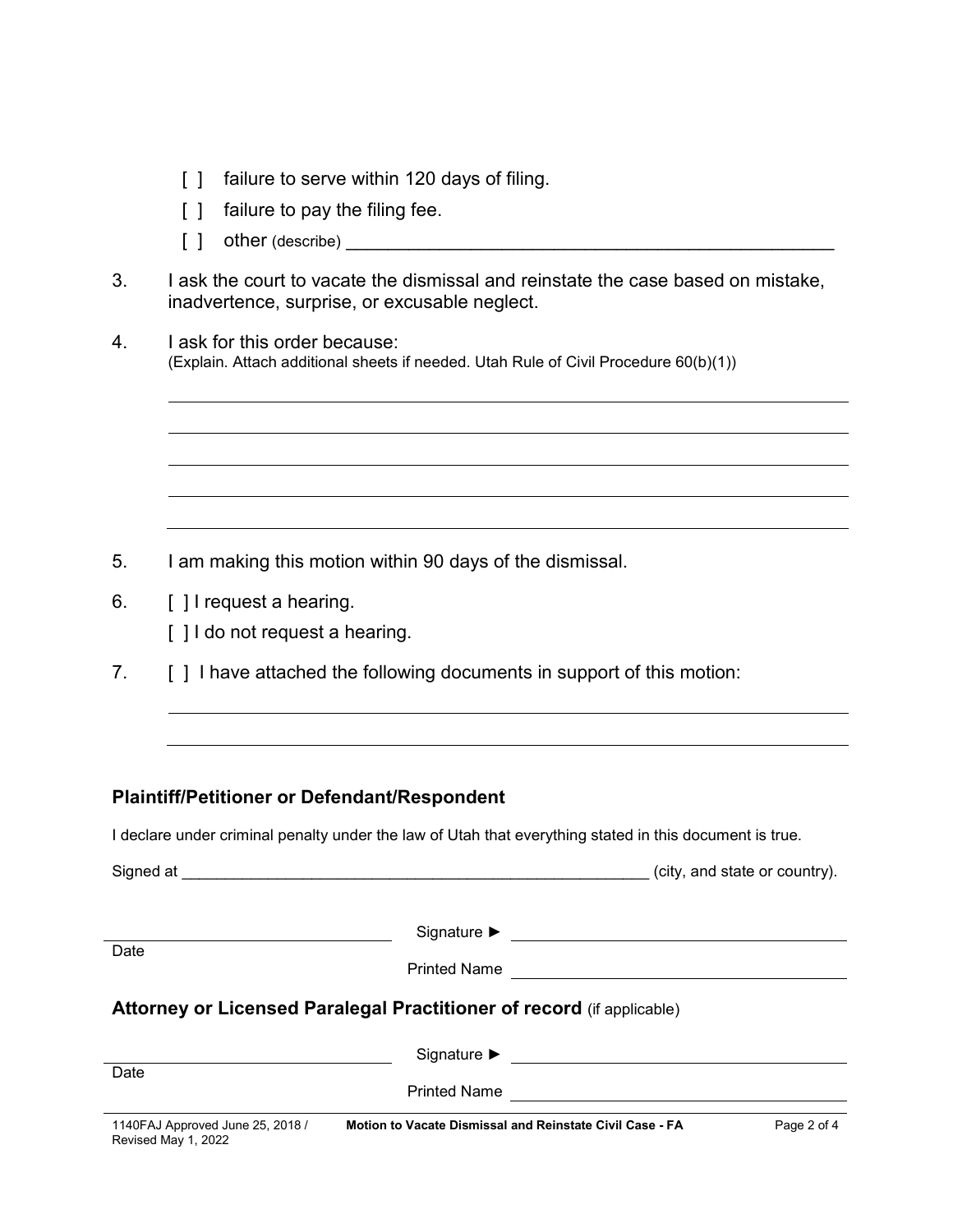## **Notice to responding party**

You have a limited amount of time to respond to this motion. In most cases, you must file a written response with the court and provide a copy to the other party:

- within 14 days of this motion being filed, if the motion will be decided by a judge, or
- at least 14 days before the hearing, if the motion will be decided by a commissioner.

In some situations a statute or court order may specify a different deadline.

If you do not respond to this motion or attend the hearing, the person who filed the motion may get what they requested.

See the court's Motions page for more information about the motions process, deadlines and forms: utcourts.gov/motions



Revised May 1, 2022

The court's Finding Legal Help web page (utcourts.gov/help) provides information about the ways you



Scan QR code to visit page

Scan QR code to visit page

can get legal help, including the Self-Help Center, reduced-fee attorneys, limited legal help and free legal clinics.

# **Aviso para la parte que responde**

Su tiempo para responder a esta moción es limitado. En la mayoría de casos deberá presentar una respuesta escrita con el tribunal y darle una copia de la misma a la otra parte:

- dentro de 14 días del día que se presenta la moción, si la misma será resuelta por un juez, o
- por lo menos 14 días antes de la audiencia, si la misma será resuelta por un comisionado.

En algunos casos debido a un estatuto o a una orden de un juez la fecha límite podrá ser distinta.

Si usted no responde a esta moción ni se presenta a la audiencia, la persona que presentó la moción podría recibir lo que pidió.

Vea la página del tribunal sobre Mociones para

encontrar más información sobre el proceso de las mociones, las fechas límites y los formularios:



Para accesar esta página escanee el código QR

Para accesar esta página escanee el código QR

utcourts.gov/motions-span

### **Cómo encontrar ayuda legal**

La página de la internet del tribunal Cómo encontrar ayuda legal (utcourts.gov/help-



tiene información sobre algunas maneras de encontrar ayuda legal, incluyendo el Centro de Ayuda de los Tribunales de Utah, abogados que ofrecen descuentos u ofrecen ayuda legal limitada, y talleres legales gratuitos.